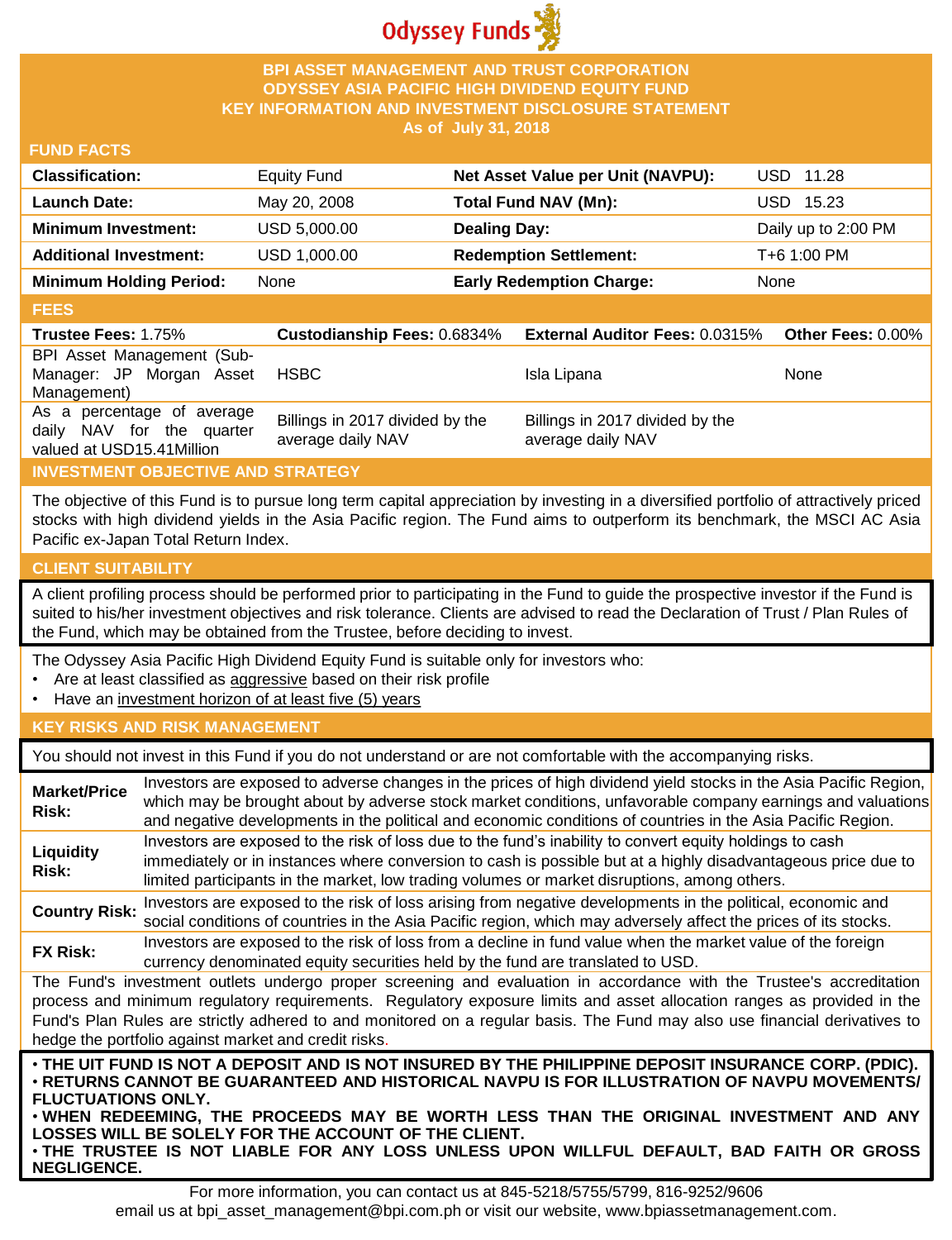## **FUND PERFORMANCE AND STATISTICS AS OF JULY 31, 2018**

(Purely for reference purposes and is not a guarantee of future results)

#### **NAVPU GRAPH**



Benchmark\* : MSCI AC Asia Pacific ex-Japan Total Return Index

| <b>CUMULATIVE PERFORMANCE (%) 1</b>    |            |         |         |         |       |         |
|----------------------------------------|------------|---------|---------|---------|-------|---------|
|                                        | 1 mo       | 3 mos   | 6 mos   | 1YR     | 3YRS  | S.I     |
| Fund                                   | 2.27       | $-3.75$ | $-8.66$ | 0.36    | 11.90 | 12.80   |
| <b>Benchmark</b>                       | 1.08       | $-3.52$ | $-9.22$ | 5.31    | 30.76 | 46.42   |
| <b>ANNUALIZED PERFORMANCE (%) 1</b>    |            |         |         |         |       |         |
|                                        | 1YR        | 2YRS    | 3YRS    | 4YRS    | 5YRS  | S.I     |
| Fund                                   | 0.36       | 6.31    | 3.82    | 1.28    | 3.19  | 1.19    |
| <b>Benchmark</b>                       | 5.31       | 14.49   | 9.35    | 4.46    | 7.26  | 3.81    |
| <b>CALENDAR YEAR PERFORMANCE (%) 1</b> |            |         |         |         |       |         |
|                                        | <b>YTD</b> | 2017    | 2016    | 2015    | 2014  | 2013    |
| Fund                                   | $-2.25$    | 20.33   | 3.45    | $-9.91$ | 7.08  | $-5.41$ |
| <b>Benchmark</b>                       | $-3.13$    | 37.63   | 6.18    | $-9.47$ | 3.71  | 2.65    |

## **PORTFOLIO COMPOSITION**

| <b>Allocation</b>                      | % of Fund     |
|----------------------------------------|---------------|
| Equities                               | 96.98         |
| Cash                                   | 2.99          |
| Time deposits and money market         |               |
| Other receivables - net of liabilities | 0.03          |
| <b>Top Five Sector Holdings</b>        | % of Equities |
| Financials                             | 39.24         |
| Real Estate                            | 15.16         |
| Information Technology                 | 12.95         |
| Industrials                            | 12.43         |
| Utilities                              | 7.86          |
| <b>Top Five Country Weightings</b>     | % of Equities |
| China                                  | 28.08         |
| Hong Kong                              | 14.18         |
| Australia                              | 13.95         |
| Korea                                  | 13.40         |
| Singapore                              | 11.53         |

| <b>NAVPU over the past 12 months</b>     |         |
|------------------------------------------|---------|
| Highest                                  | 12.35   |
| Lowest                                   | 10.86   |
| <b>STATISTICS</b>                        |         |
| Portfolio Beta                           | 0.92    |
| Volatility, Past 1 Year (%) <sup>2</sup> | 10.66   |
| Sharpe Ratio <sup>3</sup>                | $-0.11$ |
| Information Ratio <sup>4</sup>           | $-0.93$ |
| Current Number of Holdings               | 66      |

#### <sup>1</sup>Returns are net of fees.

<sup>2</sup>Measures the degree to which the Fund fluctuates vis-à-vis its average return over a period of time.

<sup>3</sup>Used to characterize how well the return of a Fund compensates the investor for the level of risk taken. The higher the number, the better.

<sup>4</sup>Measures reward-to-risk efficiency of the portfolio relative to the benchmark. The higher the number, the higher the reward per unit of risk.

<sup>5</sup>Since inception.

6 Includes accrued income, investment securities purchased, accrued expenses, etc.

\*Declaration of Trust is available upon request through branch of account.

## **TOP TEN HOLDINGS**

| <b>Name</b>                                  | % of Equities |
|----------------------------------------------|---------------|
| <b>Taiwan Semiconductor</b><br>Manufacturing | 4.73          |
| Korea Electric Power                         | 4.41          |
| China Life Insurance                         | 3.85          |
| HSBC Holdings                                | 3.31          |
| <b>Samsung Electronics</b>                   | 3.29          |
| BOC Hong Kong                                | 3.20          |
| United Overseas Bank                         | 3.18          |
| PetroChina                                   | 3.02          |
| Bangkok Bank                                 | 2.99          |
| DBS Group Holdings                           | 2.89          |

# **RELATED PARTY TRANSACTIONS\***

The Fund has no transactions and outstanding investments with entities related to BPI Asset Management and Trust Corporation (BPI AMTC).

\* Related party in accordance with BPI AMTC's internal policy.